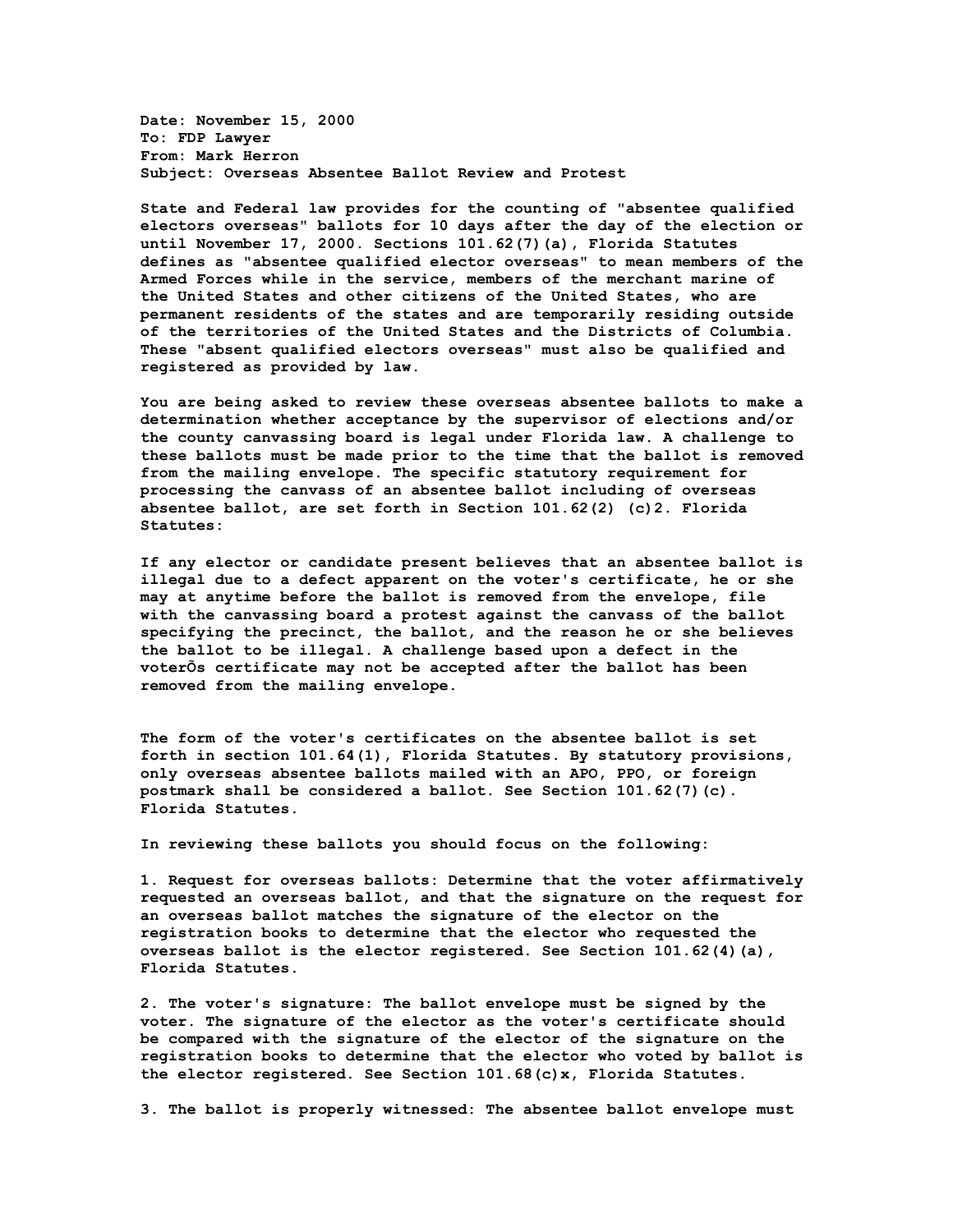**be witnessed by a notary or an attesting witness over the age of eighteen years. You may note that these requirements vary from the statutory language from the Section 101.68(2)(c)1, Florida Statutes. Certain statutory requirements in that section were not proclaimed by the Justice Department pursuant to Section 5 of the Voting Rights Act, Sec. DE 98-13.**

**4. The ballot is postmarked: With respect to absentee ballots mailed by absolute qualified electors overseas only those ballots mailed with an APO, PPO, or foreign postmark shall be considered valid. See Section 101.62(7)(c), Florida Statutes. This statutory provision varies from rule 15-2.013(7), Florida Administrative Code, which provides overseas absentee ballots may be accepted if "postmarked or signed and dated no later than the date of the federal election."**

**5. The elector has not already voted (duplicate ballot). In some instances, an absent qualified elector overseas may have received two absentee ballots and previously submitted another ballot. No elector is entitled to vote twice. (Please insert appropriate Fl. xxx.)** 

**To assist your review, we have attached the following:**

**1. A review Federal Postal regulations relating to FPO's and PPO's.**

**2. A protest form to be completed with respect to each absentee ballot challenged.**

**3. Overseas Ballot Summary of Definitions.**

**Revised Overseas Ballot Summary of Definitions**

**There are 3 different types of overseas ballots that are valid for return at the counties provided they are postmarked on or before November 7th.**

**1. Federal Write-In ballot**

- **Must be an overseas voter and must be eligible to vote and be registered under State law.**
- **Must have affirmatively requested an absentee ballot in writing and completely filled out request (including signature)**
- **Must comply with State laws applying to regular absentee ballots (such as registration requirements, notification requirements, etc.)**
- **Ballot contains only Federal races, and is considered to be a "backup" system if the regular state absentee ballot fails to arrive.**
- The intent of the voter in casting the ballot should **govern. In other words, minor variations in spelling candidate or party names should be disregarded in ballot**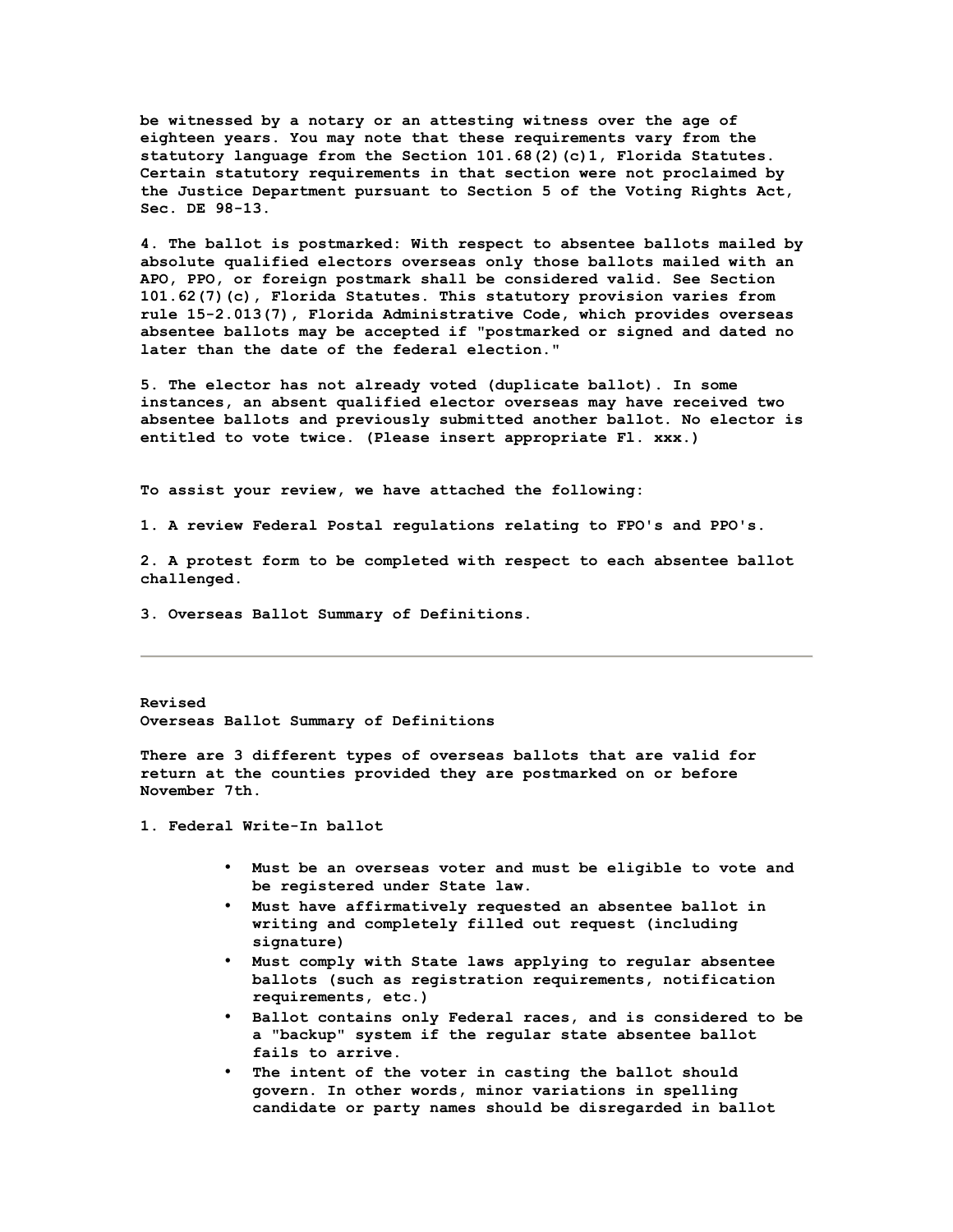**counting so long as the intention of the voter can be ascertained.**

• **Must be postmarked as an APO, FPO, or MPO in a foreign country or at a foreign post office.**

## **2. Florida Advance Ballot**

- **Sent out in advance of a regular General Election ballot with state and Federal candidates listed.**
- **Must be an overseas voter and must be eligible to vote and be registered under State law.**
- **Must comply with State laws applying to regular absentee ballots (such as registration requirements, notarization requirements, etc.)**
- **Must have affirmatively requested an absentee ballot in writing and completely filled out request (including signature)**
- **Sent prior to the second (or October) primary elections to all permanent overseas registered voters.**
- **Must comply with all State laws regarding signatures, witness requirements, etc.**
- **Must be postmarked at the APO, FPO or MPO in a foreign country or at a foreign post office.**
- **3. Regular Overseas Ballot**
	- **Sent after the second (or October) primary elections to all permanent overseas registered voters and voters requesting an overseas ballot from the county.**
	- **Must be an overseas voter and must be eligible to vote and be registered under State law.**
	- **Must comply with State laws applying to regular absentee ballots (such as registration requirements, notarization requirements, etc.)**
	- **Must have affirmatively requested an absentee ballot in writing and completely filled out request (including signature)**
	- **Full ballot with all candidates listed.**
	- **Likely would take precedence over any advance or federal ballot also returned.**
	- **Must comply with all State laws regarding signatures, witness requirements, etc.**
	- **Ballot is designed by the county.**
	- **Must be postmarked at an APO, FPO, or MPO in a foreign country or at a foreign post office.**

**Below are the definitions for points of origin and postmark that are**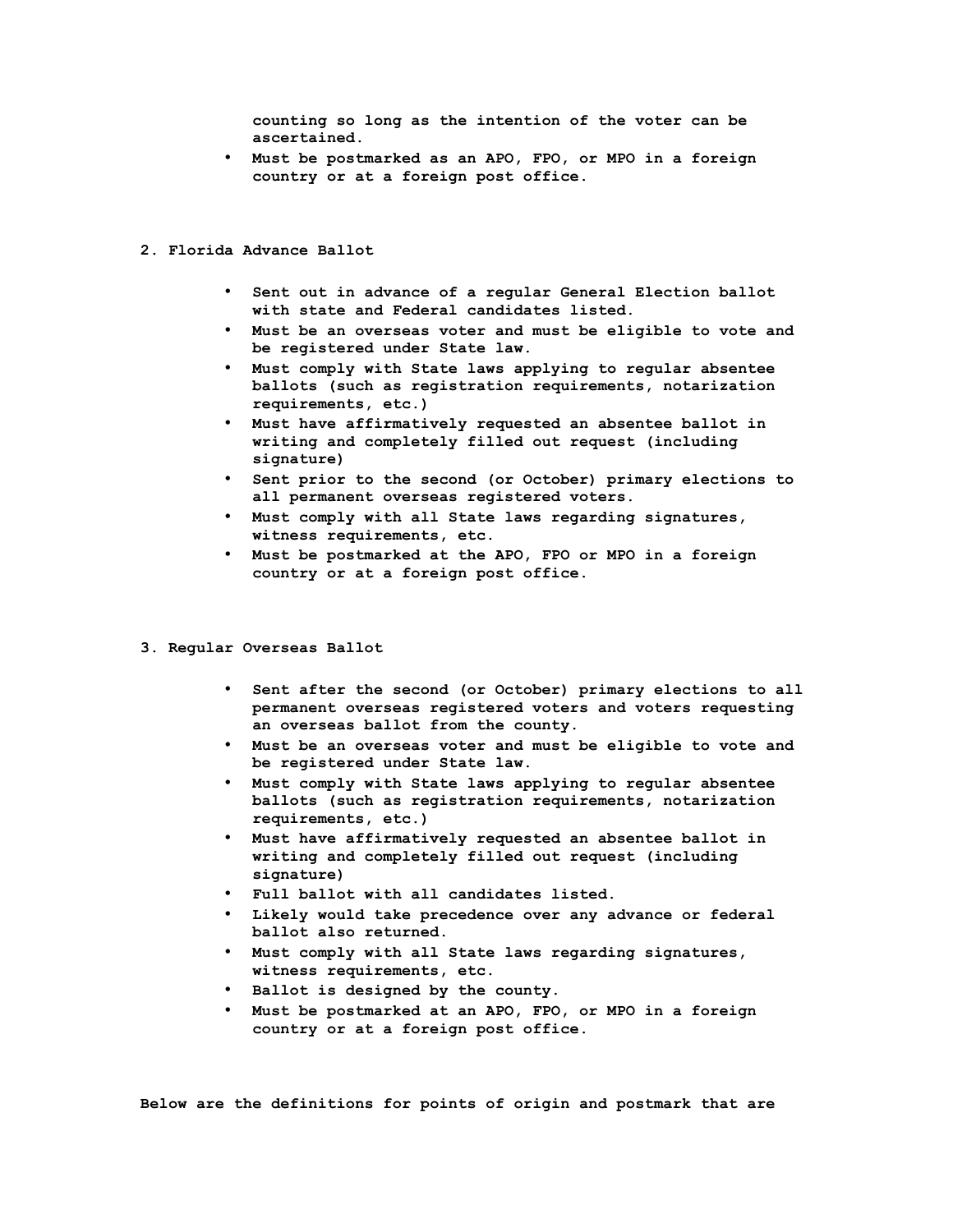**valid for military overseas ballots:**

**1. APO (Army Post Office) -- A branch of the designated USPS civilian post office, which falls under the jurisdiction of the postmaster of either New York City or San Francisco, that serves either Army or Airforce personnel.**

**2. FPO (Fleet Post Office) -- A branch of the designated USPS civilian post office, which falls under the jurisdiction of the postmaster of either New York City or San Francisco, that serves Coast Guard, Navy, or Marine Corps personnel.**

**3. MPO (Military Post Office) -- A branch of a U.S. civil post office, operated by the Army, Navy, Airforce, or Marine Corps to serve military personnel overseas or aboard ships.**

**4. Military Post Office Cancellation -- A postmark that contains the post office name, state, ZIP Cope, and month, day, and year that the mail xxx was cancelled.**

**Protest of Overseas Absentee Ballot**

| As provided in Section 101.68(2)(c)(2), Florida Statutes. I, as an<br>elector in Tounty, Florida, hereby protest against the<br>canvass of the overseas absentee ballot described below: |
|------------------------------------------------------------------------------------------------------------------------------------------------------------------------------------------|
|                                                                                                                                                                                          |
| Precinct:                                                                                                                                                                                |
|                                                                                                                                                                                          |
| Name of Voter:                                                                                                                                                                           |
|                                                                                                                                                                                          |
|                                                                                                                                                                                          |
|                                                                                                                                                                                          |
| Lack of voter signature                                                                                                                                                                  |
| Lack of affirmative request for absentee ballot                                                                                                                                          |
| Request for absentee ballot not fully filled out                                                                                                                                         |
| Signature on absentee ballot request does not match signature on<br>registration card or on ballot                                                                                       |
| Voter signature on envelope does not match signature on<br>registration card                                                                                                             |
| Inadequate witness certification                                                                                                                                                         |